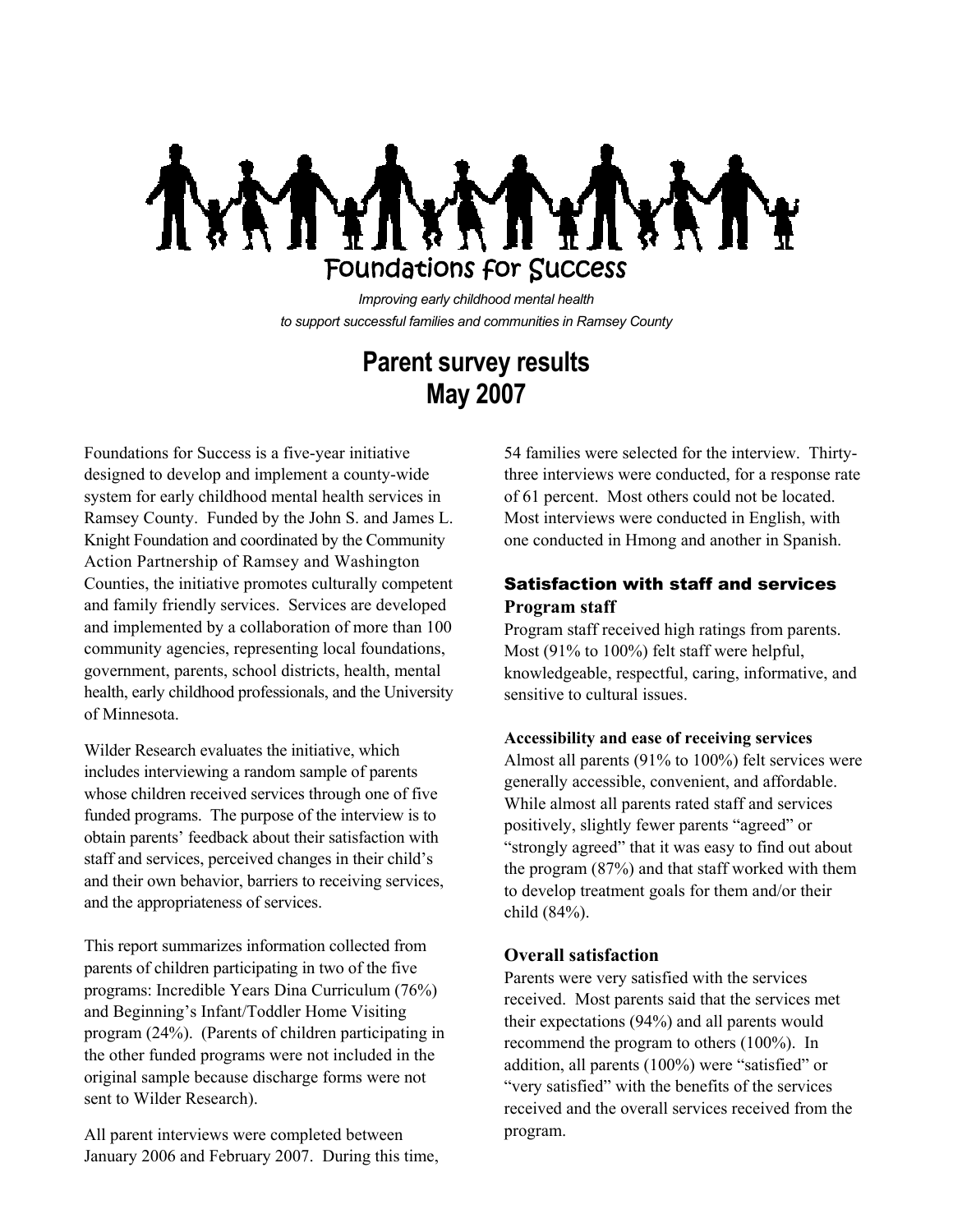# Perceived changes in parents and children

### **Children's behaviors**

Four out of five parents (79%) said that their child's behavior changed as a result of receiving services. The most prevalent change was improvement in their child's social skills. Many parents also observed improvements in their child's motor, speech, and/or writing skills. Other parents saw positive changes in their child's self-control and ability to make good decisions.

## **Parents' knowledge and abilities**

Although they did not receive direct services, parents also experienced positive changes since their child received services. At least three-quarters said they were able to understand their child better and were more aware of their child's positive behaviors and strengths. Most parents (85% to 88%) also knew how to find resources to help them handle problems and to make better decisions for their child. Somewhat fewer parents (72%) "agreed" or "strongly agreed" that their family life is more under control since receiving services.

### **Parent involvement in children's services**

Most parents (91% to 100%) said they communicated with staff regularly, they had the right to approve services and provide input to staff, and knew the steps to take if their child was not receiving good service. Slightly fewer parents (82%) "agreed" or "strongly agreed" that they knew about available services for their child.

## **Parent-child relationship**

Parents felt children generally have good relationships with them and their families. Almost all parents (94% to 100%) said that children generally feel comfortable with the family, seek care and comfort from parents when needed, and trust parents to care for them.

## Barriers to receiving service

Parents were asked to rate the extent to which several factors posed a problem for getting their child to the program. Most (90% to 97%) said that transportation, difficulty finding child care for other

children, and lack of food, clothing, or other necessities were "not a problem."

However, almost one-third of parents (27% to 31%) felt that the lack of information about emotional or behavioral issues in young children and services for those children and parents were at least a "slight problem" in getting their child to the program.

Relatively few parents reported any barriers to receiving services. However, when these barriers did exist, they were often not addressed by agency staff. Only 7 of the 19 parents reporting barriers (37%) said that agency staff worked with them to address these problems. Parents identified some ways agency staff helped them, including giving suggestions on how to manage challenging behaviors, accommodating the family's needs by allowing their other children to participate, arranging for a mental health assessment for their child, and referring them to outside resources and support groups.

## Child care and school settings

Most parents (91%) said that their child stayed in the same child care, preschool, or kindergarten throughout the program period. More than threequarters of parents (88%) "agreed" or "strongly agreed" that their child's current child care or school setting was appropriate for their child.

## Appropriateness of services

The majority of the parents (84%) felt their child received the "right amount" of service. The remaining 16 percent felt "more service was needed." Many parents reported that they would not change anything about their child's program or did not know what they would change. Others suggested making specific changes to the program or curriculum, such as increasing therapy sessions and having the program be year-round, as well as providing more updates and information for parents.

When asked to identify the most positive aspect of the services received, many noted the positive changes and improvements in their child's behavior, especially improved social and language/ communication skills. Parents also praised program